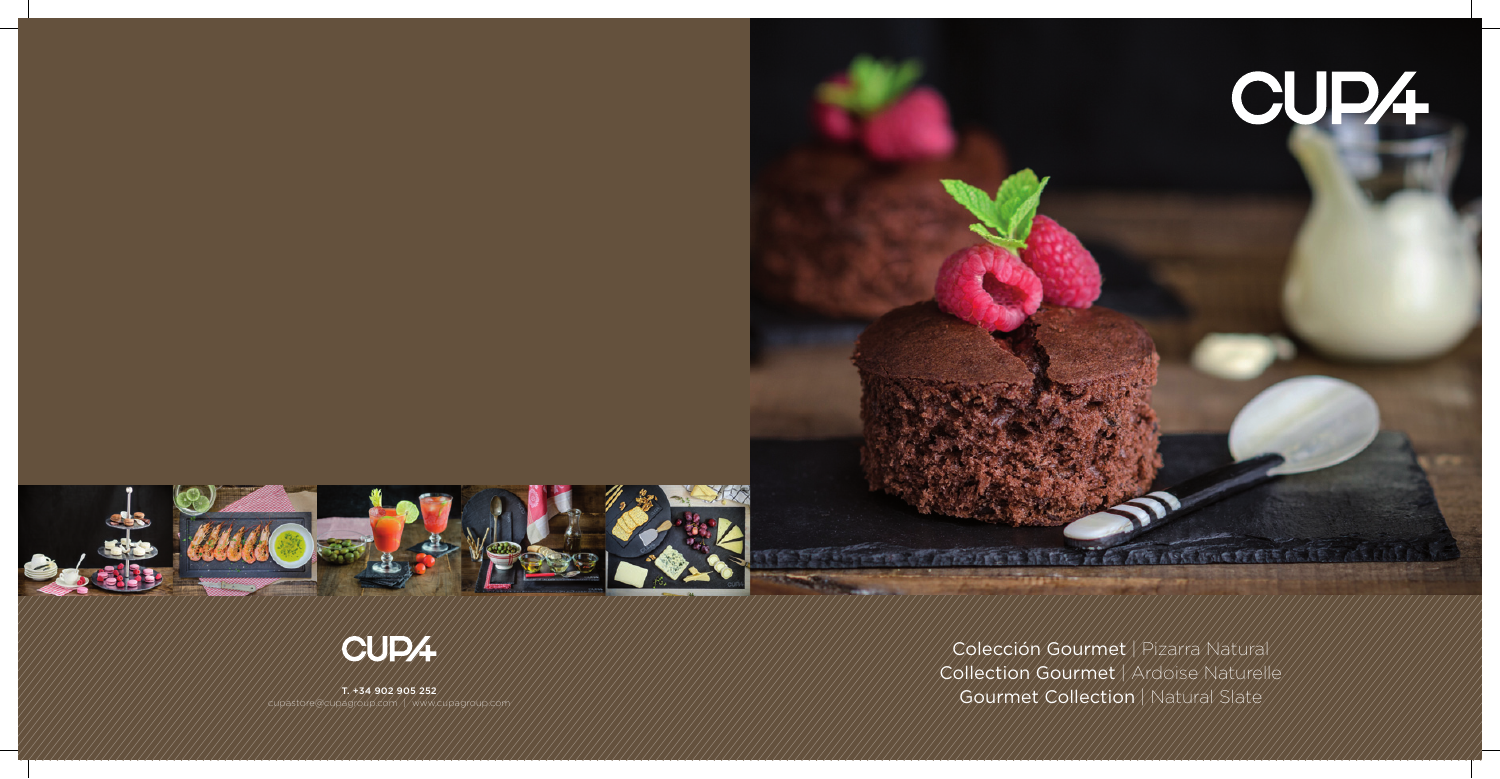Descubra nuestra Colección Gourmet en pizarra natural, formada por diferentes elementos de menaje en varios tamaños pensados para su uso tanto en el hogar como en la hostelería y restauración.

La pizarra es el complemento perfecto para sus platos fríos y calientes. Gracias a la conductividad térmica de la pizarra se mantiene la temperatura óptima de los alimentos por más tiempo.

También le ofrecemos la posibilidad de incluir textos logotipos o imágenes en sus platos a través de una técnica de marcado láser. Personalice sus platos y bandejas de pizarra para ofrecer un producto exclusivo a sus clientes.

Sirva sus alimentos con la tranquilidad que aporta una gran marca, pues todos nuestros productos están hechos con pizarra CUPA, líder mundial en el sector de la pizarra.

Découvrez notre Collection Gourmet en ardoise naturelle, composée par une gamme très ample d'assiettes et de plats de service offrant différents produits en plusieurs dimensions et pensés pour leur utilisation tant à la maison comme dans la restauration.

L'ardoise est le complément parfait pour vos plats chauds ou froids qui grâce à sa conductivité thermique, les maintiens à température optimale pendant plus longtemps.

Aussi nous vous offrons la possibilité de les personnaliser en incluant textes, logos ou images sur vos plats grâce à notre technique de marquage laser. Personnalisez vos assiettes et vos plats d'ardoise pour offrir à vos clients un produit exclusif.

Servez vos aliments avec la tranquillité qu'apporte une grande marque, car tous nos produits sont réalisés avec notre ardoise CUPA, leader mondial dans le secteur de l'ardoise.

Discover our natural slate Gourmet Collection, composed of different tableware items in various sizes and designed for use both at home and in hotels or restaurants.

Slate is the perfect complement to any hot or cold dishes. Slate natural thermal conductivity ensures food temperature is maintained longer.

We also offer the possibility of including logos or text on our slates through laser marking. Personalize your slate tableware and offer a unique product to your customers.

Make the right choice by choosing CUPA slate tableware, world leaders in natural slate production and distribution since 1968.

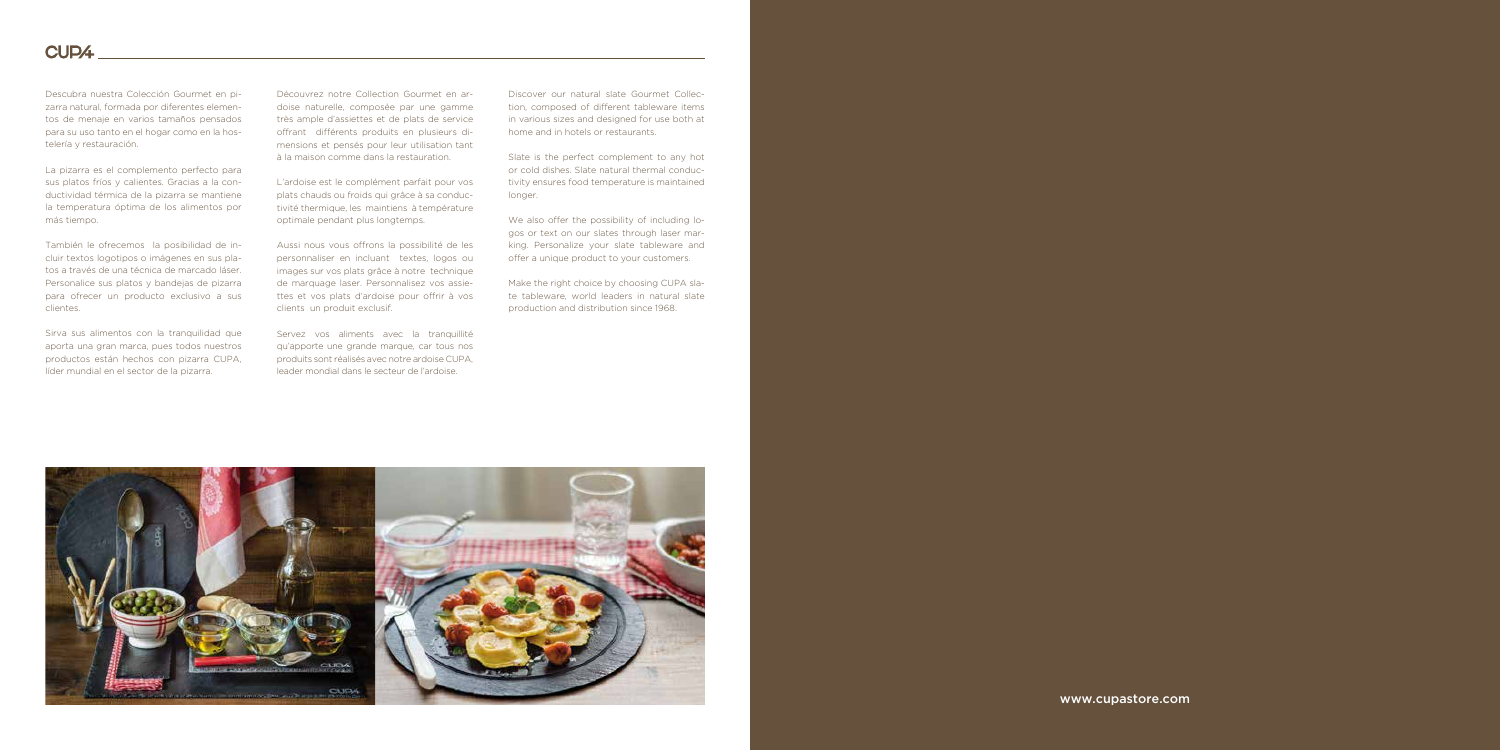#### PLATOS Y BANDEJAS RECTANGULARES / PLATS ET PLATEAUX RECTANGULAIRES / RECTANGULAR TRAYS AND DISHES

#### FORMATOS\*:

50X30 cm, 40X30 cm, 30x20 cm, 30x10 cm. \*Para otros formatos consultar disponibilidad.

Posibilidad de personalización con marcado láser.

#### FORMATS\*:

50X30 cm, 40X30 cm, 30x20 cm, 30x10 cm. \*Vérifier la disponibilité d'autres formats.

Possibilité de personnalisation avec marquage laser.

#### FORMATS\*:

50X30 cm (19.6 x 11.8 inches), 40X30 cm (15.7 x 11.8 inches), 30x20 cm (11.8 x 7.8 inches). \*For other formats, check availability.

Possibility of personalization with laser marking.

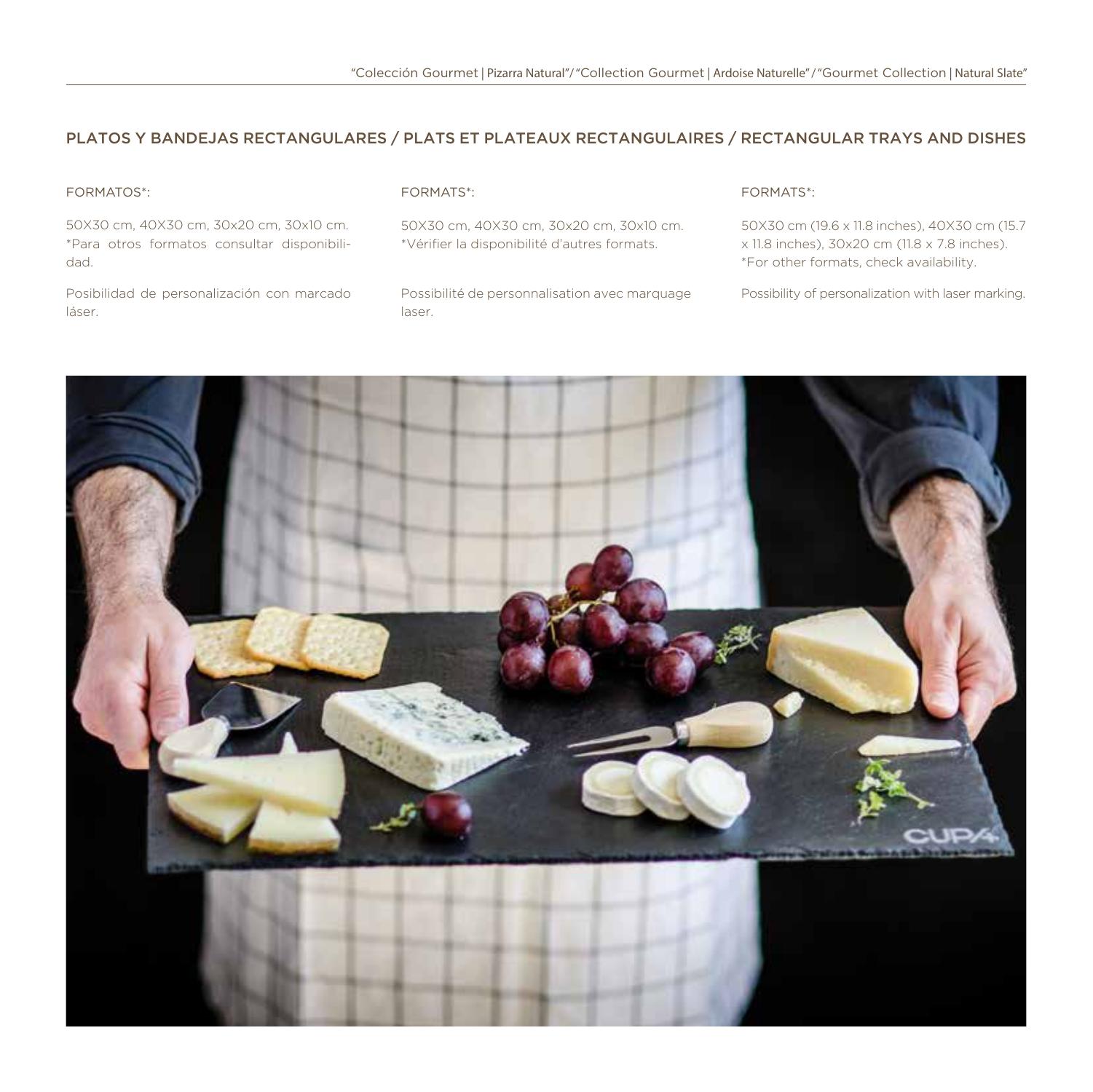#### PLATOS REDONDOS / PLATS RONDS / ROUND DISHES

#### FORMATOS\*:

30 cm de diámetro, 20 cm de diámetro. \*Para otros formatos consultar disponibilidad.

Posibilidad de personalización con marcado láser.

#### FORMATS\*:

30 cm de diamètre, 20 cm de diamètre. \*Vérifier la disponibilité d'autres formats.

Possibilité de personnalisation avec marquage laser.

#### FORMATS\*:

30 cm in diameter (11.8 inches in diameter), 20 cm in diameter (7.8 inches in diameter).

\*For other formats, check availability.

Possibility of personalization with laser marking.

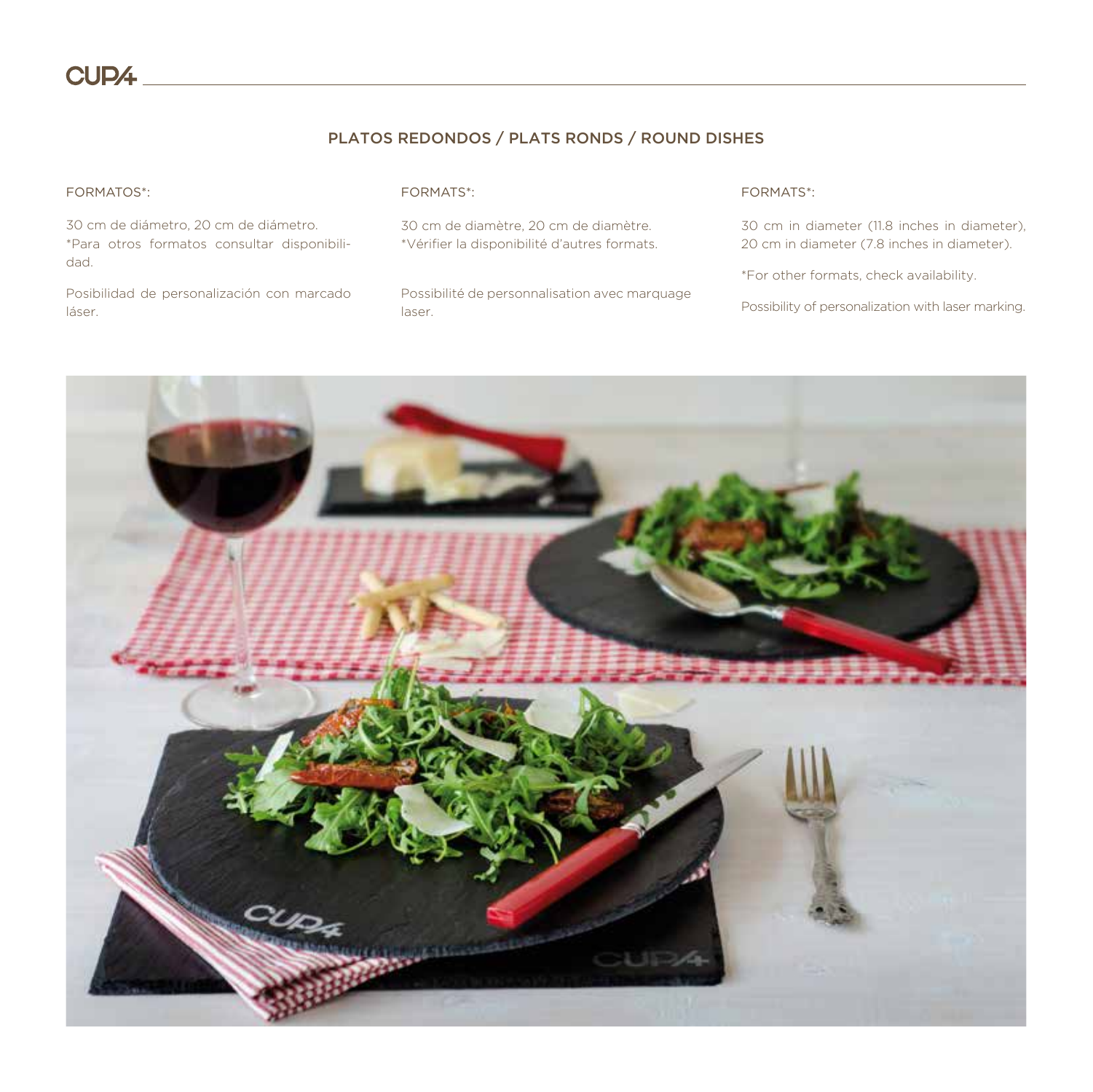#### PLATOS CUADRADOS / PLATS CARRES / SQUARE DISHES

#### FORMATOS\*:

30X30 cm y 20x20 cm. \*Para otros formatos consultar disponibilidad.

Posibilidad de personalización con marcado láser.

#### FORMATS\*:

30X30 cm y 20x20 cm.

\*Vérifier la disponibilité d'autres formats.

Possibilité de personnalisation avec marquage laser.

#### FORMATS\*:

30X30 cm (11.8 x 11.8 inches), 20x20 cm (7.8 x 7.8 inches).

\*For other formats, check availability.

Possibility of personalization with laser marking.

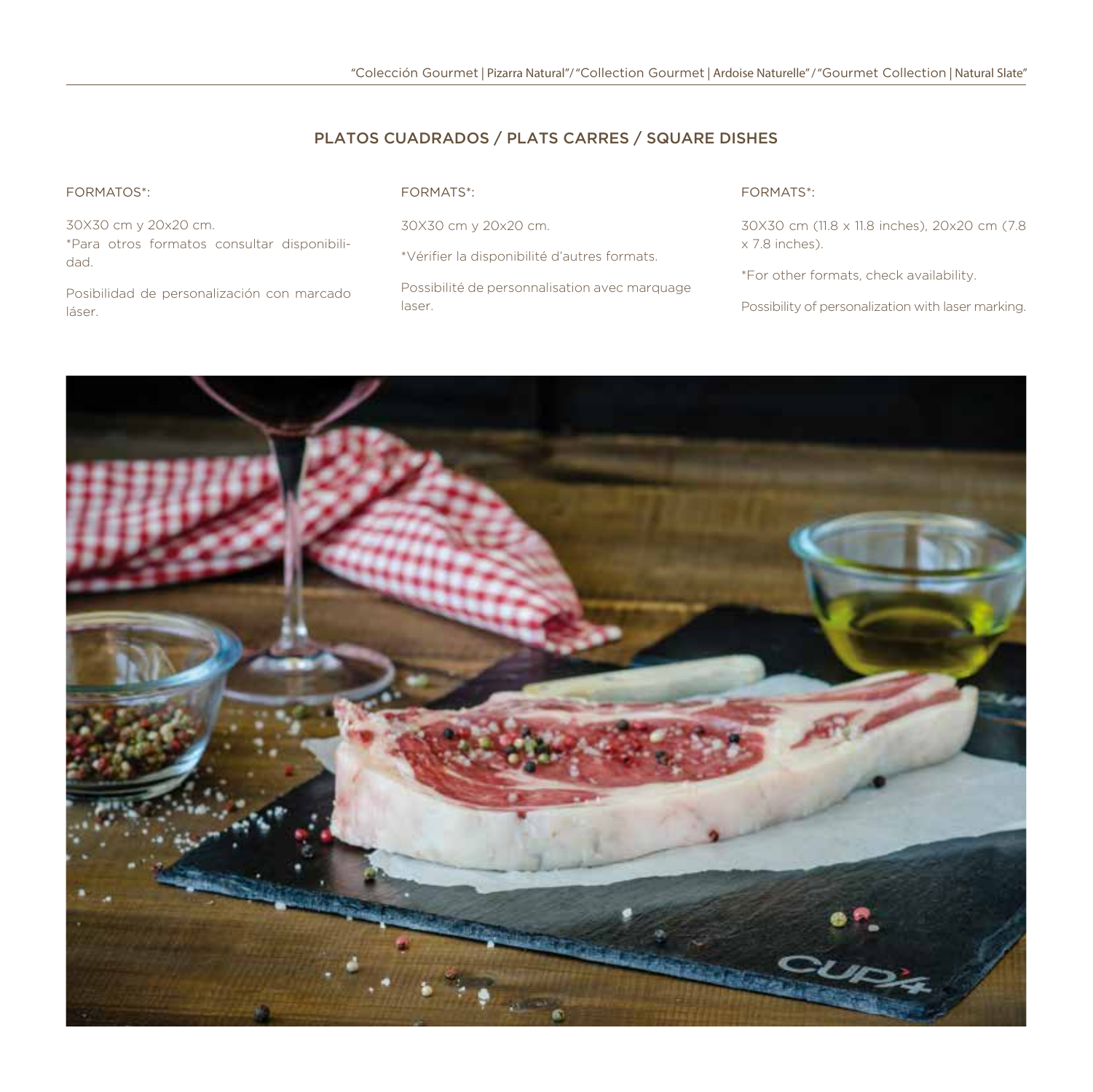# PLATOS POSTRE / PLATS DE DESSERT / DESSERT DISHES

| <b>FORMATOS:</b>                                     | <b>FORMATS:</b>                                         | <b>FORMATS:</b>                                   |
|------------------------------------------------------|---------------------------------------------------------|---------------------------------------------------|
| 20X10 cm.                                            | 20X10 cm.                                               | 20X10 cm (7.8 x 3.9 inches).                      |
| Posibilidad de personalización con marcado<br>láser. | Possibilité de personnalisation avec marquage<br>laser. | Possibility of personalization with laser marking |

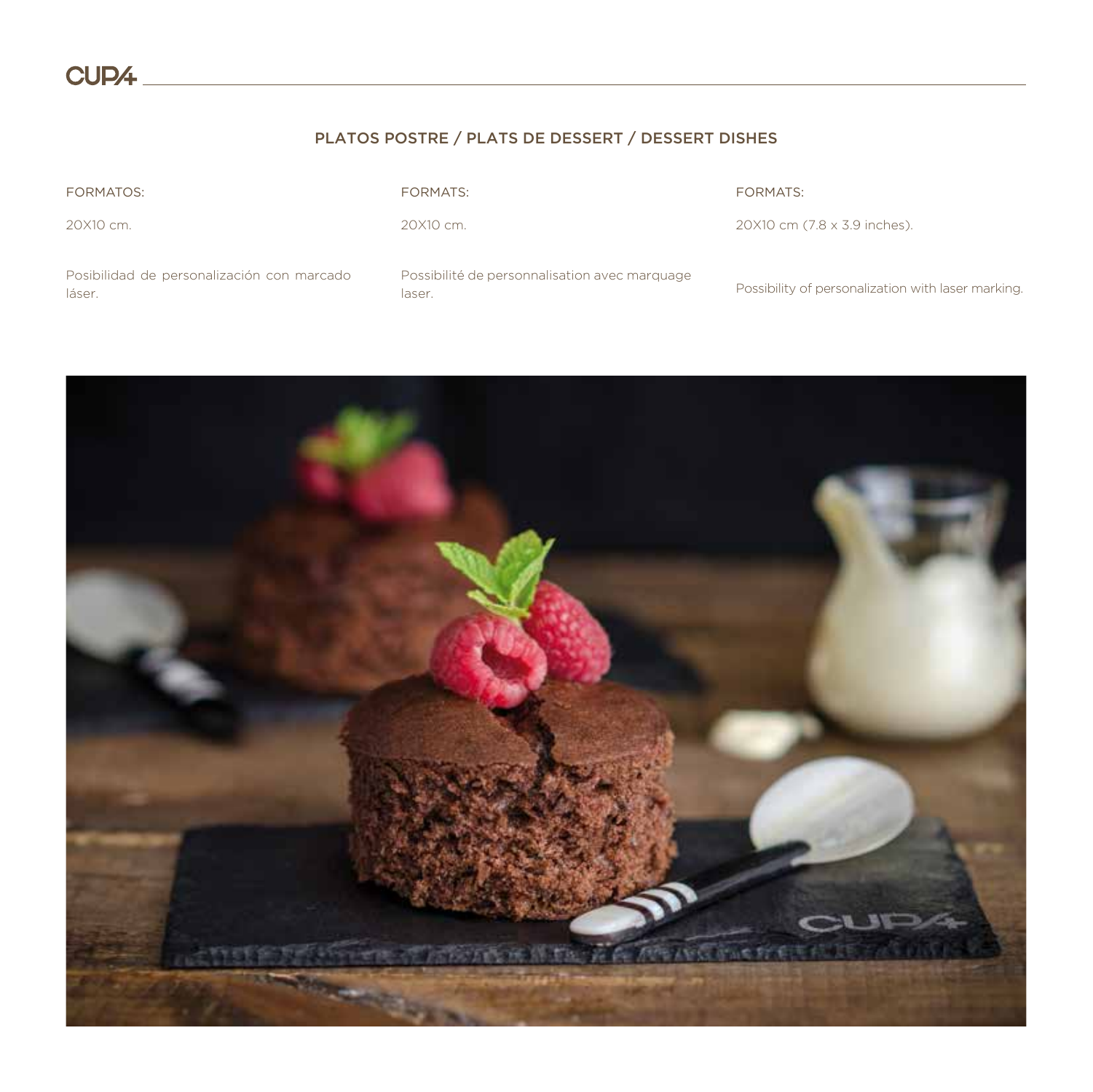# PLATOS CON HENDIDO / PLATS AVEC FENTE / DISHES WITH CLEFT

| FORMATOS:                                            | FORMATS:                                                | FORMATS:                                           |
|------------------------------------------------------|---------------------------------------------------------|----------------------------------------------------|
| Disponibles en todos los formatos.                   | Disponible dans tous les formats.                       | Available in all formats.                          |
| Posibilidad de personalización con marcado<br>láser. | Possibilité de personnalisation avec marquage<br>laser. | Possibility of personalization with laser marking. |

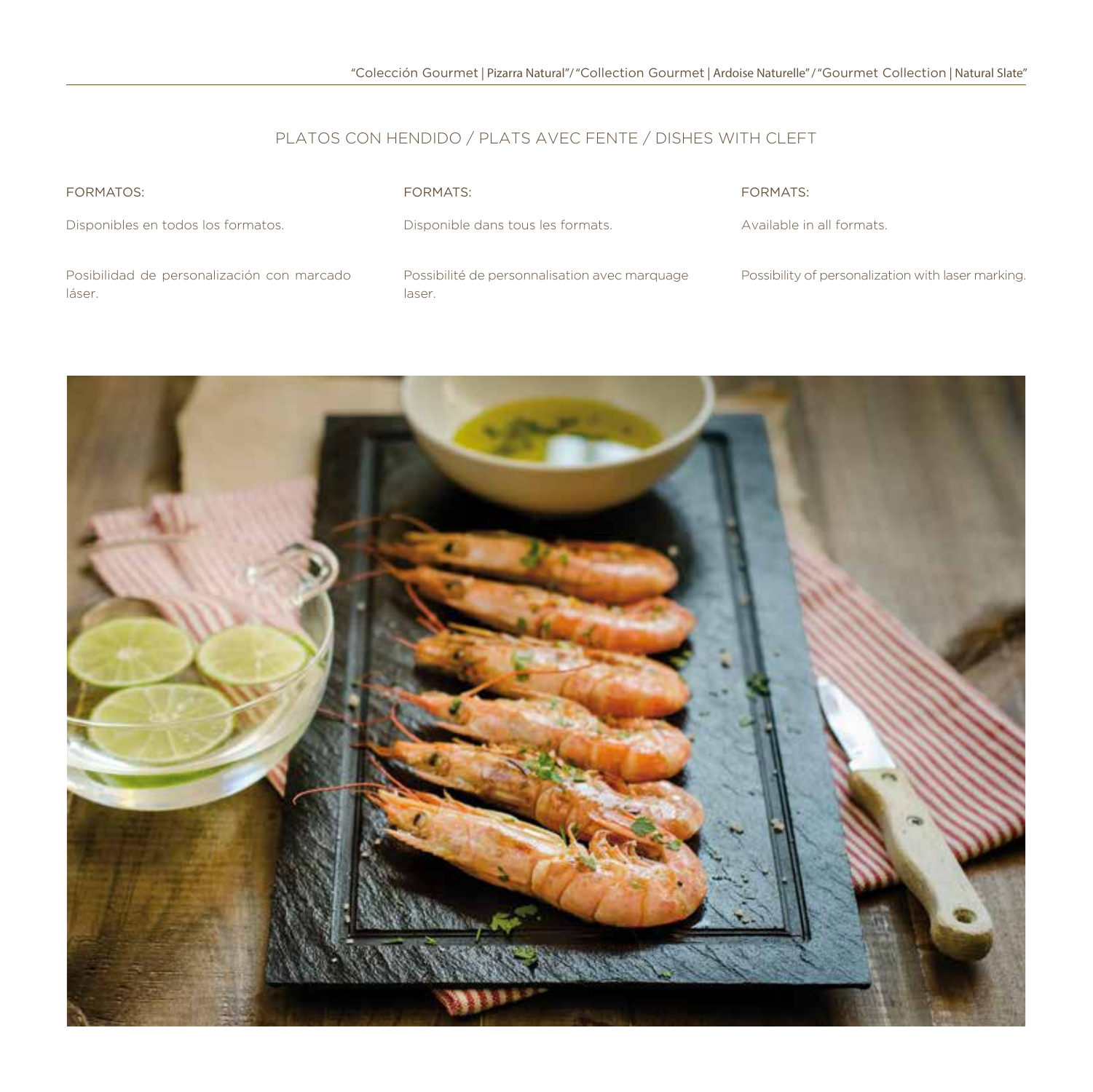# POSAVASOS / SOUS-VERRES / COASTERS

| <b>FORMATOS:</b>                                     | <b>FORMATS:</b>                                         | FORMATS:                                           |
|------------------------------------------------------|---------------------------------------------------------|----------------------------------------------------|
| 10X10 cm.                                            | 10X10 cm.                                               | 10X10 cm (3.9 x 3.9 inches).                       |
| Posibilidad de personalización con marcado<br>láser. | Possibilité de personnalisation avec marquage<br>laser. | Possibility of personalization with laser marking. |

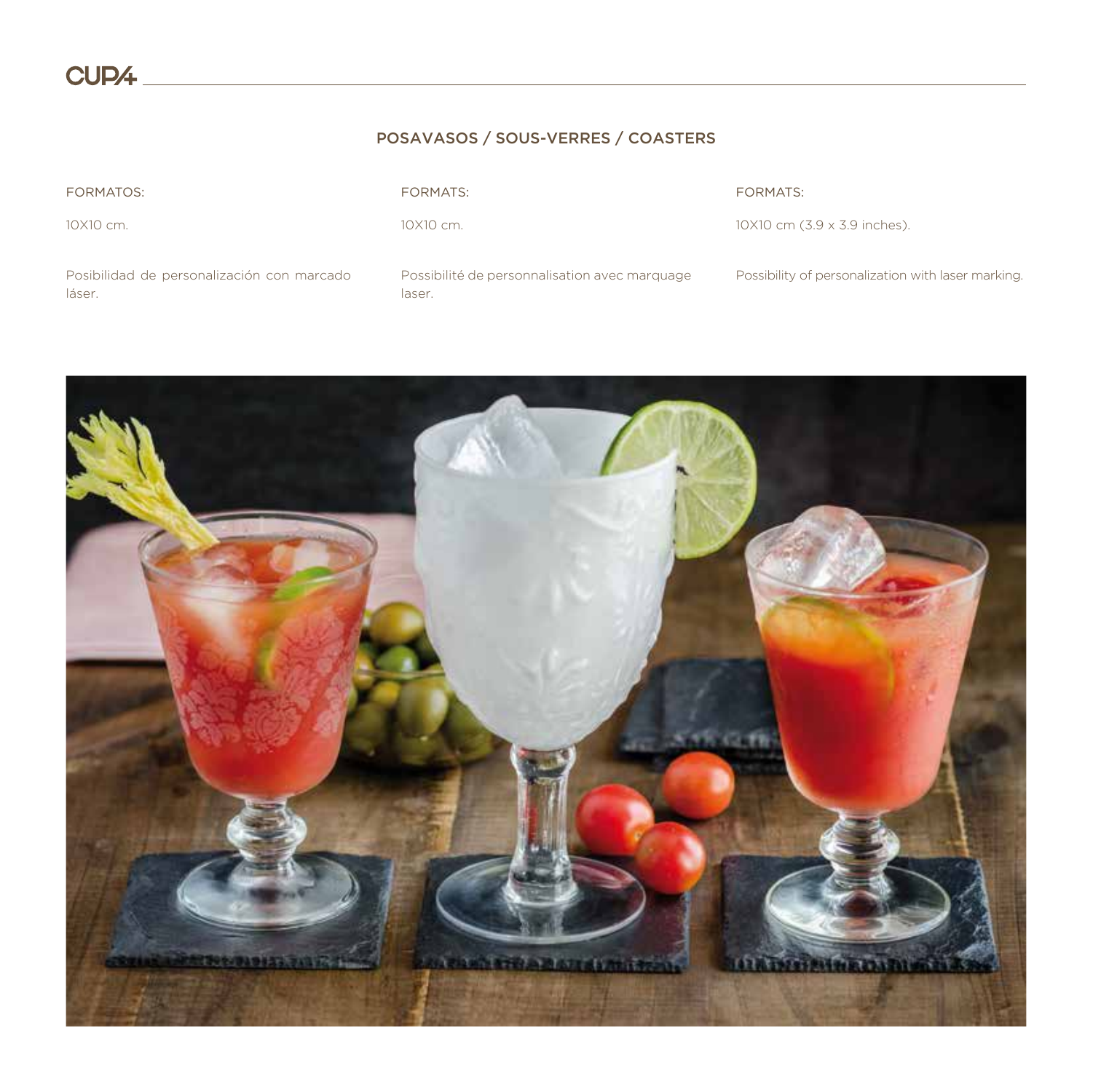# TORRE TRES ALTURAS / TOUR TROIS HAUTEURS / TOWER THREE HEIGHTS

| <b>FORMATOS:</b>                                     | FORMATS:                                                | FORMATS:                                           |
|------------------------------------------------------|---------------------------------------------------------|----------------------------------------------------|
| 30, 20 y 15 cm de diámetro por altura.               | 30, 20 et 15 cm de diamètre par hauteur.                | 30, 20 and 15 cm in diameter by height (11.8,      |
|                                                      |                                                         | 7.8 and 5.9 inches in diameter by height).         |
| Posibilidad de personalización con marcado<br>láser. | Possibilité de personnalisation avec marquage<br>laser. | Possibility of personalization with laser marking. |

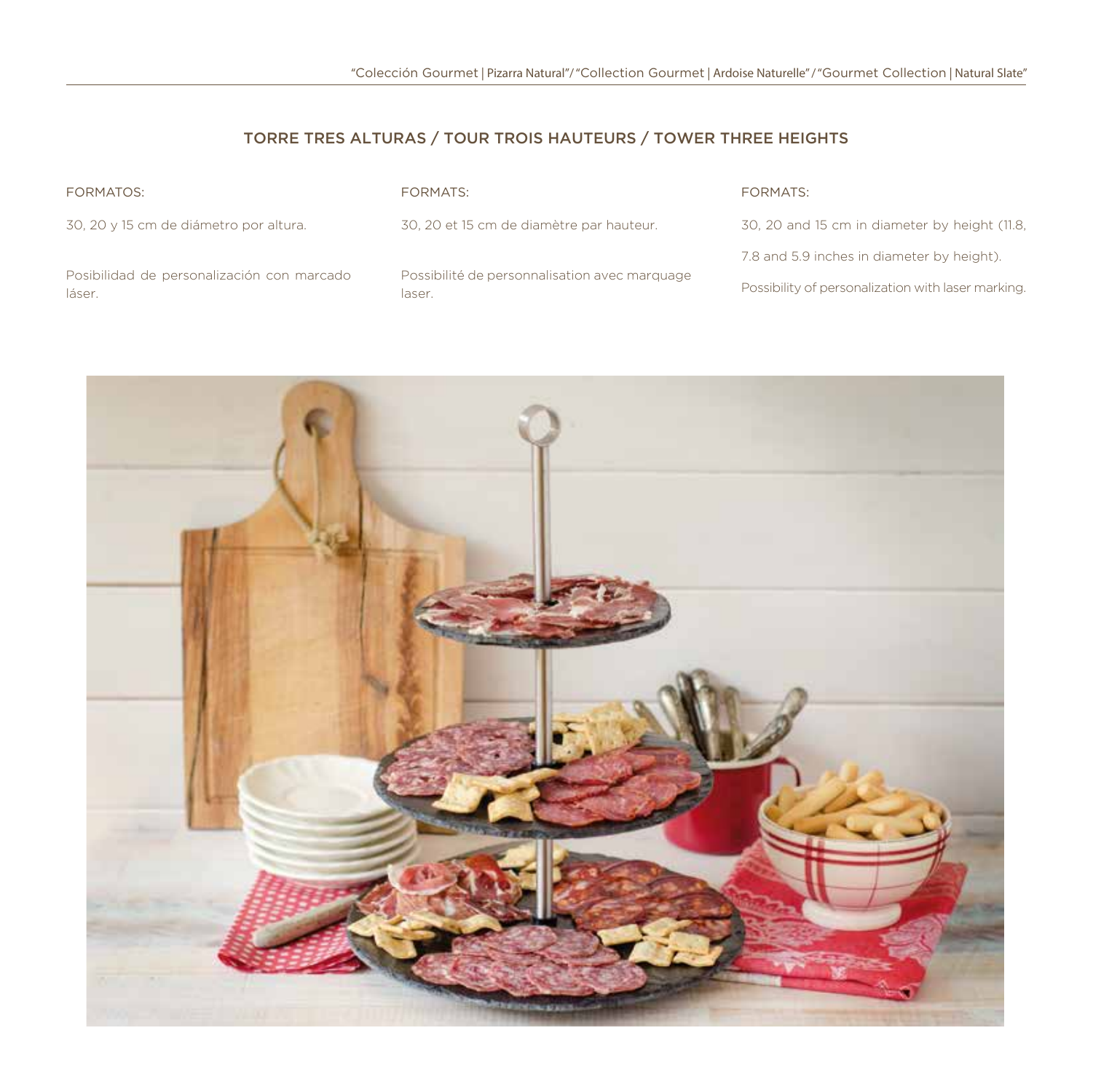# PLATO PARA PAN / ASSIETTE A PAIN / BREAD PLATE

| <b>FORMATOS:</b>                                     | <b>FORMATS:</b>                                         | <b>FORMATS:</b>                                    |
|------------------------------------------------------|---------------------------------------------------------|----------------------------------------------------|
| 10X10 cm.                                            | 10X10 cm.                                               | 10X10 cm (3.9 x 3.9 inches).                       |
| Posibilidad de personalización con marcado<br>láser. | Possibilité de personnalisation avec marquage<br>laser. | Possibility of personalization with laser marking. |